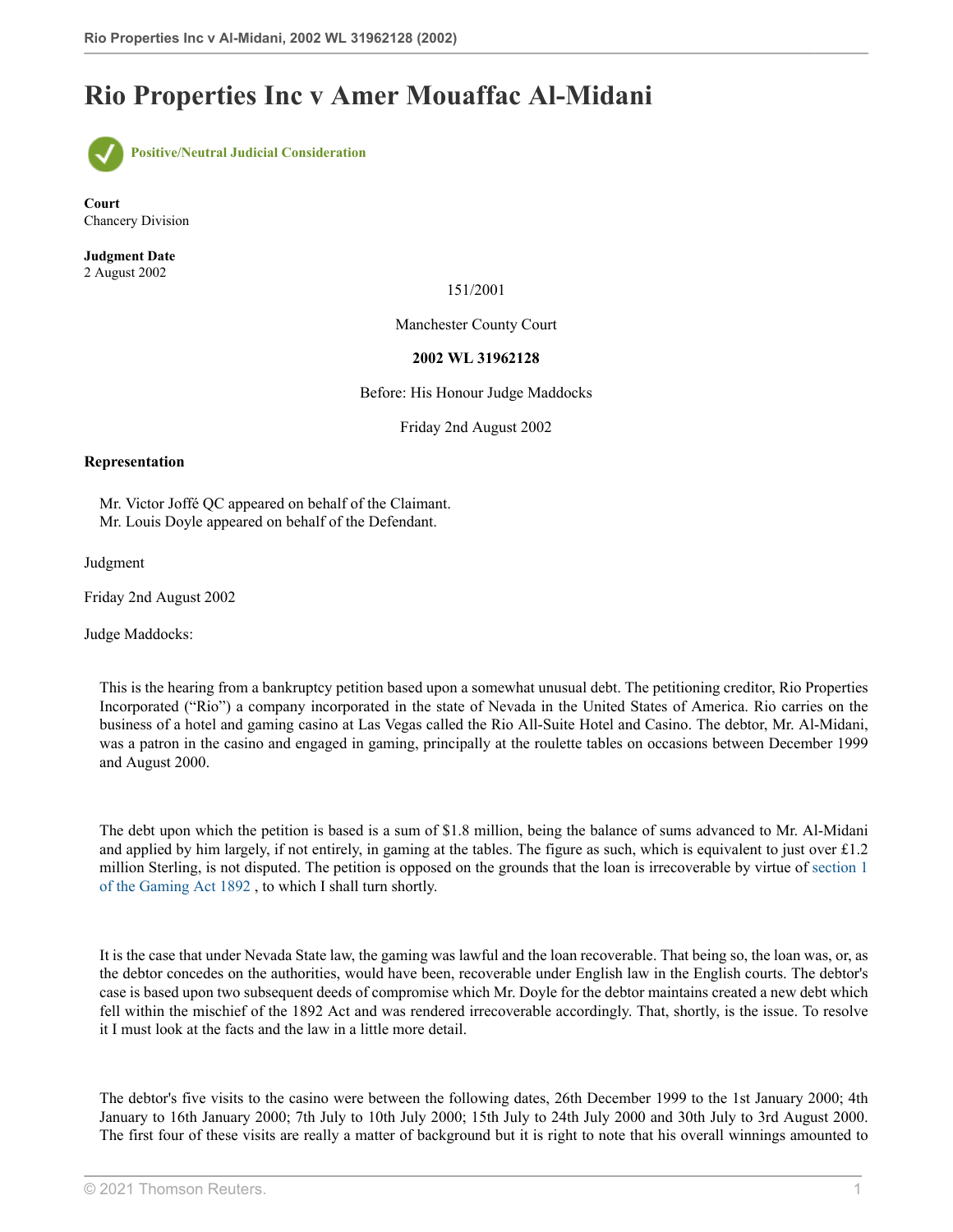\$3,880,500 all of which was duly paid to him by Rio, partly in cash but mainly by transfers to his bank account with the Arab Bank in Switzerland. His fifth and final visit went the other way. He lost a net amount of \$3 million of the amount drawn.

At this point it is convenient to look at the full account which includes later payments in respect of the loans as set out in the schedule to the final statutory demand. I will take these in four columns.

| <b>Date</b>                  | Debit           | Credit      | Balance     |
|------------------------------|-----------------|-------------|-------------|
| 31st July 2000               | \$2,250,000     |             | \$2,250,000 |
| 1st August 2000              | \$1,000,000     |             | \$3,250,000 |
| 2ndAugust2000                | Chips Deposited | \$1,280,000 | \$1,970,000 |
| 2nd August 2000              | \$850,000,      |             | \$2,620,000 |
| 3rd August 2000              | \$380,000       |             | \$3,000,000 |
| That is the starting figure. |                 |             |             |
| 3rd December 2000            | Wire Transfer   | \$200,000   | \$2,800,000 |
| 15th February 2001           | Wire Transfer   | \$200,000   | \$2,600,000 |
| 20th April 2001              | Cash Payment    | \$50,000    | \$2,550,000 |
| 25th April 2001              | Wire Transfer   | \$150,000   | \$2,400,000 |
| 18th May 2001,               | Wire Transfer   | \$200,000   | \$2,200,000 |
| 19th June 2001               | Wire Transfer   | \$200,000   | \$2,000,000 |
| 28th September 2001          | Wire Transfer   | \$200,000   | \$1,800,000 |

being the subject matter of the present petition.

The procedures at the casino were, briefly, as follows. Having arrived and been introduced, the guest would be offered terms for gaming. The material terms for Mr. Al-Midani on the last visit were set out in a letter signed by Mr. Al-Midani himself and also signed on behalf of Rio:

"Dear Mr. Al-Midani, The following terms and conditions must be met in order to qualify for discount and airfare reimbursements at the Rio Suite Hotel and Casino."

It then sets out a credit limit of \$3,000,000 and I think I need only read terms 4 and 5:

"4. Discount 10% on all losses over \$100,000 and 12% on all losses over \$500,000. Discount of 15% on all losses over \$1,000,000. Discount of 18% on losses over \$2,000,000

5. Payment in full 120 days."

To draw down on the credit, the guest would sign a document known as a marker being, in effect, a cheque for the sum required and otherwise left blank but containing the following declaration.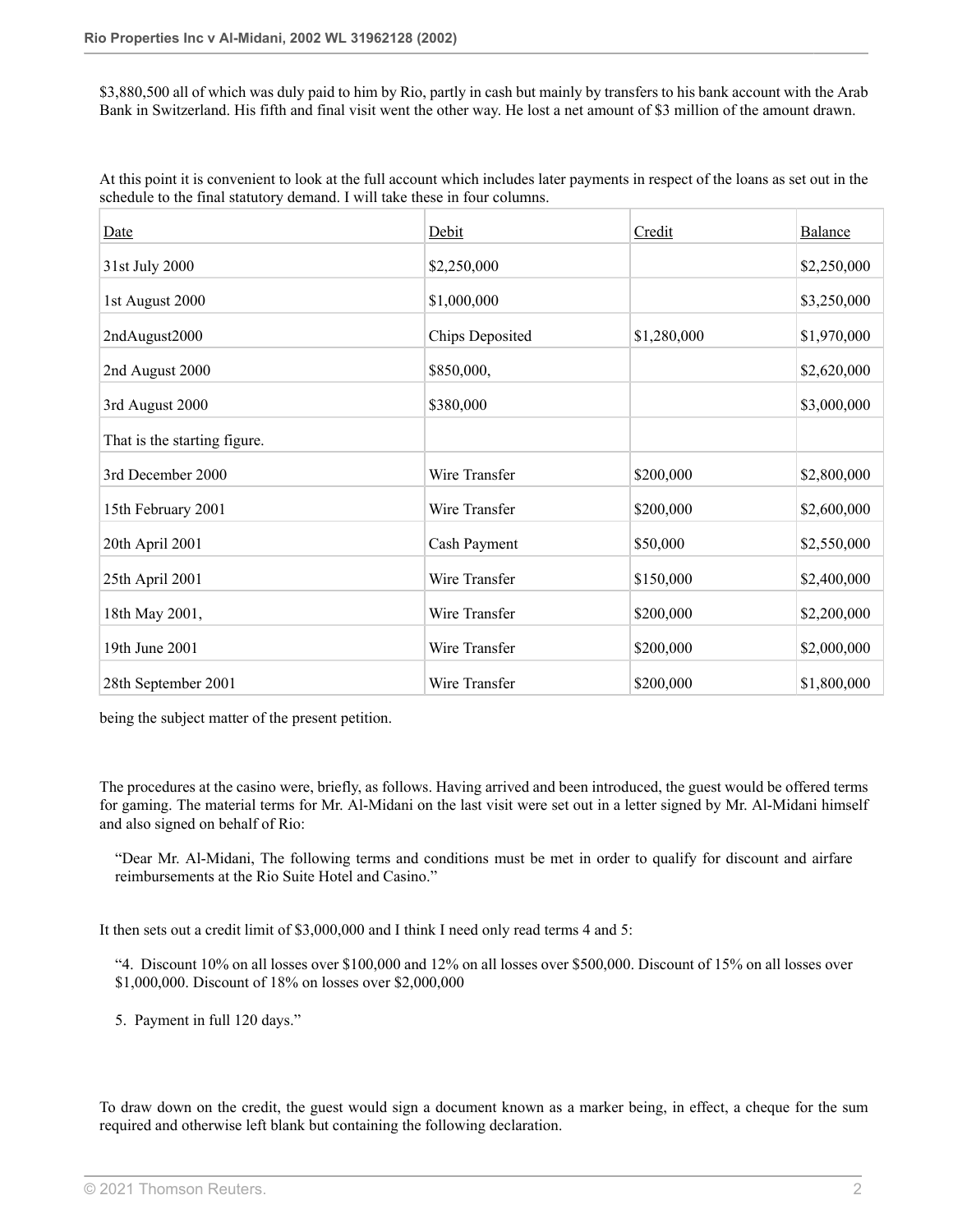"I hereby acknowledge that I have received cash without restriction to its use in the full principal amount. I authorise completion, if necessary, of the payee any missing amount; my bank account number, the name, address and branch of my bank and the date as to whatever date this cheque is processed for payment. I waive any rights, statutory or otherwise, to stop payment and I guarantee payment with exchange and costs in collecting.

I further authorise the bank which maintains the account, against which I have issued this cheque, to release any and all information concerning my account should this cheque be returned unpaid, for any reason, by my bank. This information can be for any account from which I may in the future have the right to withdraw funds regardless of whether that account now exists, or whether I provided the information on the account to the payee. I acknowledge that said debt is incurred in Nevada and agree to submit to the jurisdiction of any Nevada court."

The cheque would be signed either at the central office, I think described as "the cage", or when the guest was sitting at one of the tables. He would be issued with chips to the amount required which he could use for gaming or, doubtless, incidental purchases, or, could cash in, unused, with any winnings.

As appears from the account, Mr. Al-Midani's total drawings were \$4,480,000 and net, after credits, \$3,000,000. He was then entitled to discounts if settlement was made according to the terms agreed, that is to say, within 120 days. In fact, Rio went a little further by reducing the \$3,000,000 to \$2,939,200, that being Mr. Al-Midani's observed loss.

The discounts were then applied resulting in a figure of \$2,396,000 for which, on 5th August 2000, he signed a cheque drawn on his account at the Arab Bank, Switzerland, to be held by Rio until 5th December 2000, before presentation; that is the 120 days. Had it been presented, that would have been an end to the matter. However, Mr. Al-Midani requested further time.

He did make two payments of \$200,000 each noted above, but other promises were not met and on 30th March 2001, the first statutory demand was issued for the full balance of \$2.6 million. There followed further negotiations which resulted in a Deed of Compromise dated 3rd May 2001. It recited the background facts and continued

"4. The Rio has now agreed to accept from Mr. Al-Midani payment of the sum of \$2.2 million in full and final satisfaction of the debt of \$2.6 million upon the following terms and conditions."

The instalments then followed and were to continue to 23rd February 2002. It continues at 4.5:—

"By signing this deed Mr. Al-Midani agrees that he shall make no application to set aside the statutory demand referred to above. By signing this deed the Rio agrees that it shall not present a petition in bankruptcy against Mr. Al-Midani based upon such statutory demand so long as the payment stipulated by this deed are paid in accordance with the terms hereof."

And then moving on, I come to clause 9 which is material,

"Should Mr. Al-Midani, for whatever reason, delay or default in payment to the second upfront payment, or any monthly payment by the due date, or the respective due dates where applicable, in accordance with sub-clauses 4.1 and 4.3 above then subject to a seven day period of grace, the balance of the sum due to the Rio, in accordance with the statutory demand referred to in sub-clause 3.2.5 above, shall become immediately due and payable without notice and the Rio shall be absolutely entitled to enforce such debt against Mr. Al-Midani for the amount then outstanding and shall be entitled to exercise all such other rights and remedies that the Rio would have been entitled to so exercise against Mr. Al-Midani as if this deed had never been executed."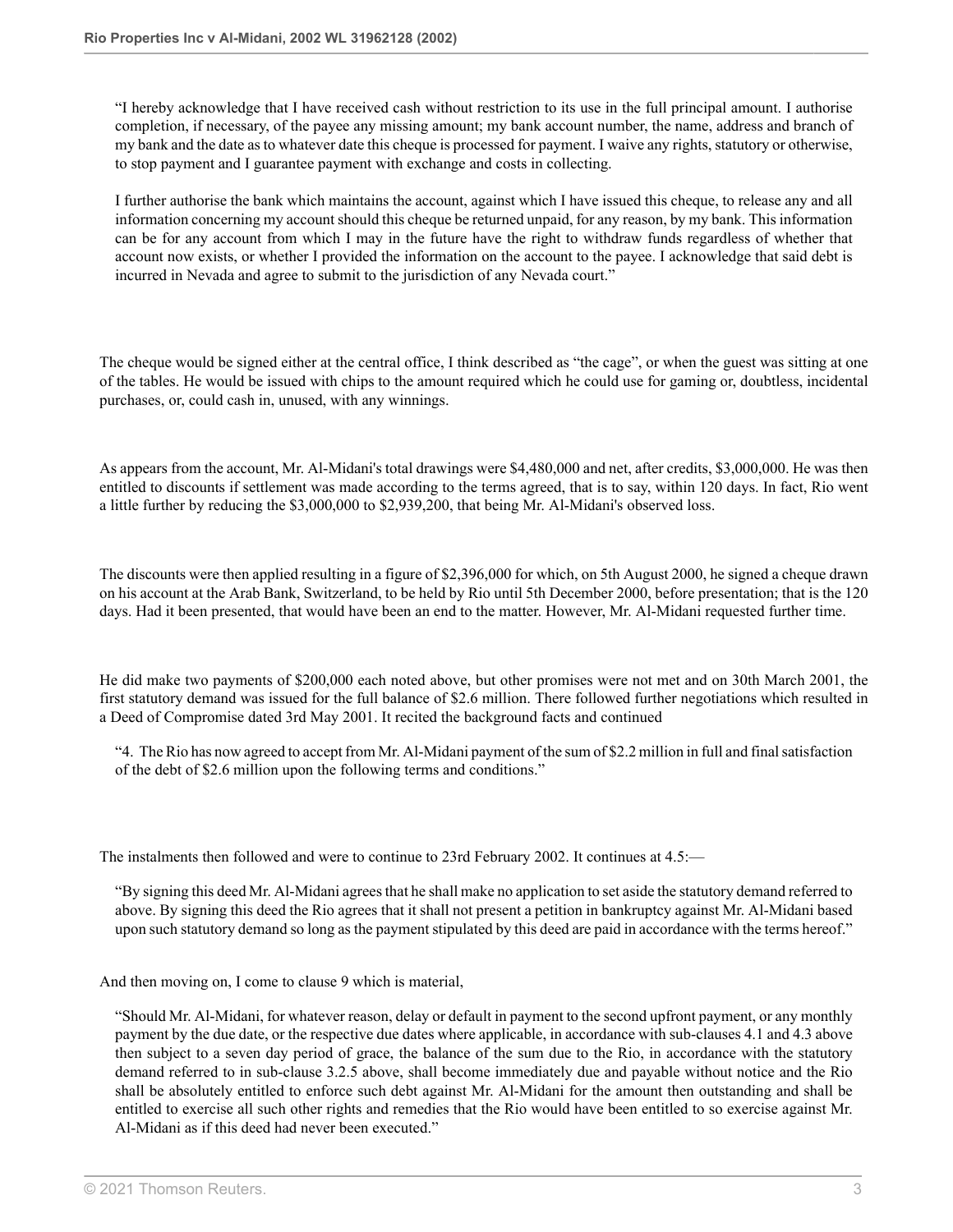Than I shall read clause 12 which states amongst other things,

"This deed constitutes the entire agreement and understanding between the parties hereto with respect to its subject matter and supersedes any prior agreement or understanding."

And finally, clause 18,

"This deed shall be governed by and construed in all respects in accordance with the laws of England and Wales and each party agrees to submit to the exclusive jurisdiction of the courts of England and Wales."

Some payments were made as recorded but Mr. Al-Midani again failed to keep up the instalments. This led to a second statutory demand dated 31st August 2001 for the full balance due then of \$2,000,000. This was served on 3rd September 2001. That, in turn, resulted in a further deed dated 27th September 2001 expressed as being 'Amended and Re-stated Deed of Compromise.' It recited the facts up to that date and continued at clause 22.

"The Rio has now agreed to amend and re-state the Deed of Compromise dated 3rd May 2001 and to accept from Mr. Al-Midani payment of the further sum of \$1,660,000 in full and final satisfaction of the debt of \$2,000,000 upon the following terms and conditions"

and provision was made, again, for payment by instalments in this deed over a period up to 29th November 2002.

Clauses 24 and 25 were in the same terms as clauses 4.5 and 5 of the first deed and clause 28 was in the same terms as clause 9 of the first deed. Clause 31 contained an entire agreement clause, as in clause 12 of the first deed and clause 37 followed the terms of clause 18. However, there was, again, a default which gave rise to the third statutory demand dated and served on 5th December 2001. It claimed the full balance of \$1.8 million, equivalent to £1,265,831.73. There was no application to set aside the statutory demand. The petition was issued on 27th December 2001 and served on 10th January 2002. It was originally opposed on three grounds of a legal nature and also under [section 271\(3\) Insolvency Act 1986](http://uk.practicallaw.thomsonreuters.com/Document/ID75D4DE0E44A11DA8D70A0E70A78ED65/View/FullText.html?originationContext=document&transitionType=DocumentItem&vr=3.0&rs=PLUK1.0&contextData=(sc.DocLink)) in reliance upon two offers which had been made to the creditor. Pursuant to directions, the hearing was listed for five days, commencing on Monday 29th July, which was last Monday.

At this hearing, Mr. Al-Midani by his counsel, Mr. Doyle, has not pursued the ground of opposition under [section 271](http://uk.practicallaw.thomsonreuters.com/Document/ID75D4DE0E44A11DA8D70A0E70A78ED65/View/FullText.html?originationContext=document&transitionType=DocumentItem&vr=3.0&rs=PLUK1.0&contextData=(sc.DocLink)) nor the second and third of the legal grounds. His case has been on the first, being that the debt was irrecoverable by [section 1 Gaming](http://uk.practicallaw.thomsonreuters.com/Document/I25F655D0E44811DA8D70A0E70A78ED65/View/FullText.html?originationContext=document&transitionType=DocumentItem&vr=3.0&rs=PLUK1.0&contextData=(sc.DocLink)) [Act 1892](http://uk.practicallaw.thomsonreuters.com/Document/I25F655D0E44811DA8D70A0E70A78ED65/View/FullText.html?originationContext=document&transitionType=DocumentItem&vr=3.0&rs=PLUK1.0&contextData=(sc.DocLink)) . In order to understand the case, it is necessary to look first at the legislation and certain of the decisions upon it.

Under the Statute of Queen Anne, the [Gaming Act of 1710](http://uk.practicallaw.thomsonreuters.com/Document/I613EE0F0E42311DAA7CF8F68F6EE57AB/View/FullText.html?originationContext=document&transitionType=DocumentItem&vr=3.0&rs=PLUK1.0&contextData=(sc.DocLink)) , it was provided as follows,

"From and after 1st May 1711, all notes, bills, bonds, judgments, mortgages or other securities or conveyances whatsoever given, granted, drawn entered into or executed by any person or persons whatsoever, where the whole or any part of the consideration of such conveyances or securities, shall be for any money or other valuable thing whatsoever, won by gaming or by playing with cards, dice, tables, tennis, bowls or other game or games whatsoever or by betting on the sides or hands of such as do game at any of the games aforesaid or for reimbursing or repaying any money knowingly lent or advanced for such gaming or betting as fore said, or lent or advanced at the time and place of such play to any person or persons so gaming or betting as aforesaid, or that shall, during such play so play or bett shall be utterly void, frustrate and of none effect to all intents and purposes whatsoever any statute law or usage to the contrary thereof in any wise notwithstanding."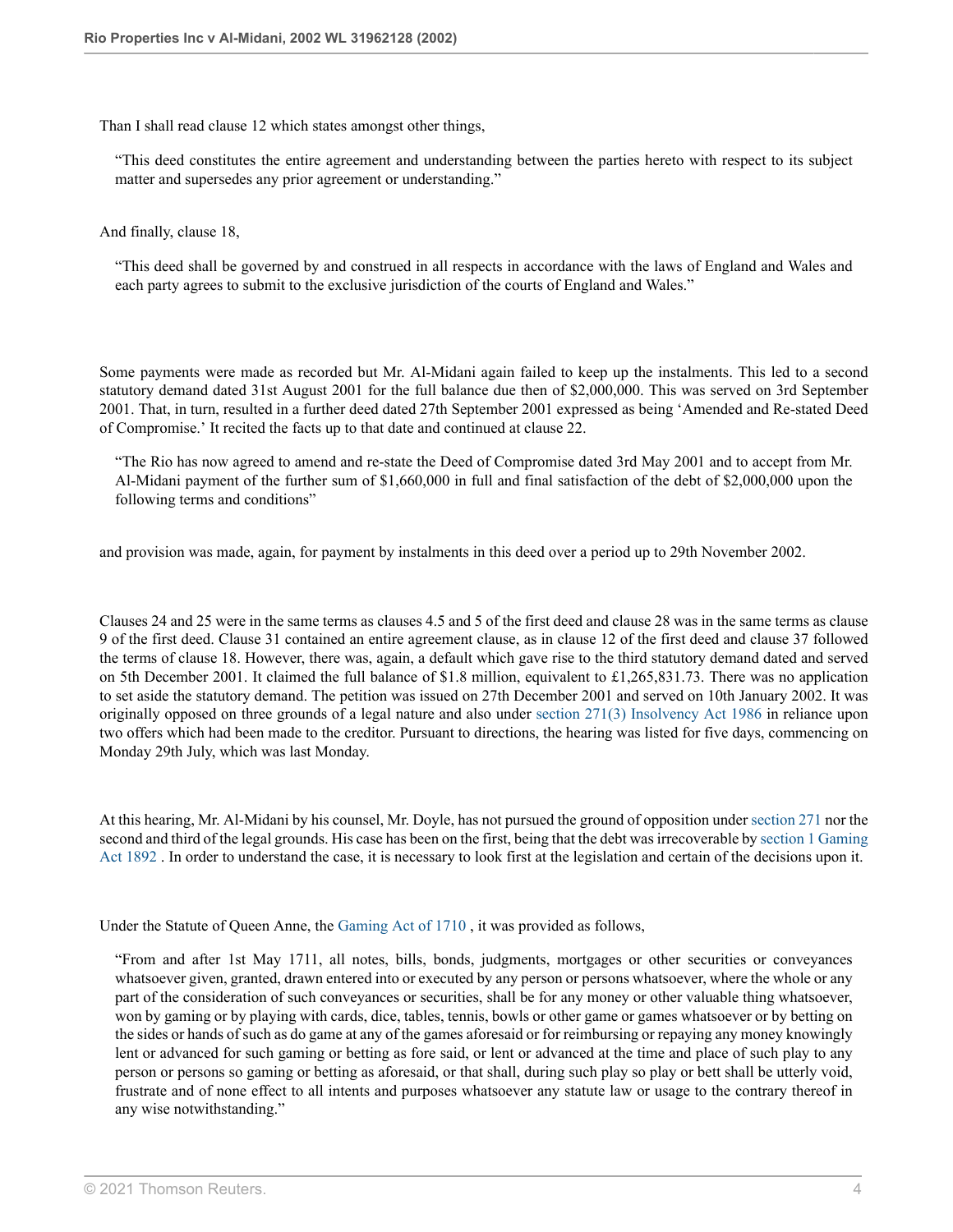I just note the following points.

1. The statute does not in terms apply to the loan to meet a gaming debt but only to a security for the loan. Later decisions held that it must cover the loan itself.

2. It refers not only to a loan for gaming but also to a loan made at the time of play to a player.

3. The security was rendered void so as to be of no value even to a person to whom it was transferred for value without notice. That was modified by the [Gaming Act 1835](http://uk.practicallaw.thomsonreuters.com/Document/I612C9171E42311DAA7CF8F68F6EE57AB/View/FullText.html?originationContext=document&transitionType=DocumentItem&vr=3.0&rs=PLUK1.0&contextData=(sc.DocLink)) which instead treated the security as being given for an illegal consideration.

Next, and more material to the present case, is [section 18, Gaming Act 1845](http://uk.practicallaw.thomsonreuters.com/Document/IFD9F2FD1E44711DA8D70A0E70A78ED65/View/FullText.html?originationContext=document&transitionType=DocumentItem&vr=3.0&rs=PLUK1.0&contextData=(sc.DocLink)) .

"All contracts or agreements whether made by parole or in writing by way of gaming or wagering shall be null and void and no suit shall be brought or maintained in any court of law and equity for recovering any sum of money or valuable thing alleged to be won upon any wager or shall have been deposited in the hands of any person to abide the event on which any wager shall have been made."

That strikes at the gaming contract and the gaming debt itself. However, if an agent paid the gaming debt, the section did not prevent him from recovering it from his principal. That omission led to section 1 of the Gaming Act 1896 , which, so far as material reads,

"Any promise, express or implied, to pay any person any sum of money paid by him under or in respect of any contract or agreement rendered null and void by the [Gaming Act 1845](http://uk.practicallaw.thomsonreuters.com/Document/I6123B7D0E42311DAA7CF8F68F6EE57AB/View/FullText.html?originationContext=document&transitionType=DocumentItem&vr=3.0&rs=PLUK1.0&contextData=(sc.DocLink)) … shall be null and void and no action shall be brought or maintained to recover any such sum of money."

The following points can be noted here.

1. In relation to a loan, the section has been confined to a loan which, by its terms, required the money to be applied in payment under a gaming contract. A loan which was so applied but could have been used for other purposes was not affected ( *[Re: O'Shea \(1911\) 2KB 981](http://uk.practicallaw.thomsonreuters.com/Document/I11E647A0E42811DA8FC2A0F0355337E9/View/FullText.html?originationContext=document&transitionType=DocumentItem&vr=3.0&rs=PLUK1.0&contextData=(sc.DocLink))* as explained in *[Macdonald -v- Crean \(1951\) 1KB 594](http://uk.practicallaw.thomsonreuters.com/Document/IE9127791E42711DA8FC2A0F0355337E9/View/FullText.html?originationContext=document&transitionType=DocumentItem&vr=3.0&rs=PLUK1.0&contextData=(sc.DocLink))* , page 601).

2. Money lent for gaming in a country where the gaming law was lawful, has been held recoverable as being outside the Statute of Queen Anne in Quarry -v- Colston (1842) 1 Ph. 146 and the decision was followed and applied in relation to the 1892 Act in *[Saxby -v- Fulton \(1909\) 2KB 208](http://uk.practicallaw.thomsonreuters.com/Document/I984822A0E42811DA8FC2A0F0355337E9/View/FullText.html?originationContext=document&transitionType=DocumentItem&vr=3.0&rs=PLUK1.0&contextData=(sc.DocLink))* .

3. The second limb of [section 1](http://uk.practicallaw.thomsonreuters.com/Document/I25F655D0E44811DA8D70A0E70A78ED65/View/FullText.html?originationContext=document&transitionType=DocumentItem&vr=3.0&rs=PLUK1.0&contextData=(sc.DocLink)) is wider than the first in that it extends to an agreement made for payment of a gaming debt after it has been incurred. See Hill -v- William Hill [1949] A.C. in particular the judgment of Lord Greene, MR, at page 552, where he says here,

"The language of the first branch is entirely different from the language of the second branch. Under the first branch, the agreement is a nullity before the race is run. The second branch assumes the race to have been run and the bet to have been lost."

I turn, then, to submissions of Mr. Doyle as to the application of [section 1](http://uk.practicallaw.thomsonreuters.com/Document/I25F655D0E44811DA8D70A0E70A78ED65/View/FullText.html?originationContext=document&transitionType=DocumentItem&vr=3.0&rs=PLUK1.0&contextData=(sc.DocLink)) to the facts in the present case.

1. He does not dispute that as the original debt, the Rio debt, was for gaming which was lawful by the law of Nevada, it was not rendered illegal by the English legislation and could have been recovered if nothing further had taken place.

2. The effect of the first deed, both initially and as amended by the second deed, was to extinguish the original debt and replace it with a contractual debt, governed exclusively by the law of England.

3. That left no room for the application of law of the State of Nevada.

4. Nevertheless, the nature and characteristics of the original debt remained as being a gaming debt within [section 18](http://uk.practicallaw.thomsonreuters.com/Document/IFD9F2FD1E44711DA8D70A0E70A78ED65/View/FullText.html?originationContext=document&transitionType=DocumentItem&vr=3.0&rs=PLUK1.0&contextData=(sc.DocLink)) of the 1845 Act so that [section 1](http://uk.practicallaw.thomsonreuters.com/Document/I25F655D0E44811DA8D70A0E70A78ED65/View/FullText.html?originationContext=document&transitionType=DocumentItem&vr=3.0&rs=PLUK1.0&contextData=(sc.DocLink)) of the 1892 Act applied to the new contractual debt to make payment (as in Hill -v-William Hill ).

5. [Section 1](http://uk.practicallaw.thomsonreuters.com/Document/I25F655D0E44811DA8D70A0E70A78ED65/View/FullText.html?originationContext=document&transitionType=DocumentItem&vr=3.0&rs=PLUK1.0&contextData=(sc.DocLink)) is, if necessary, to be read as referring to a contract which has the characteristics of a contract rendered void by [section 18](http://uk.practicallaw.thomsonreuters.com/Document/IFD9F2FD1E44711DA8D70A0E70A78ED65/View/FullText.html?originationContext=document&transitionType=DocumentItem&vr=3.0&rs=PLUK1.0&contextData=(sc.DocLink)) .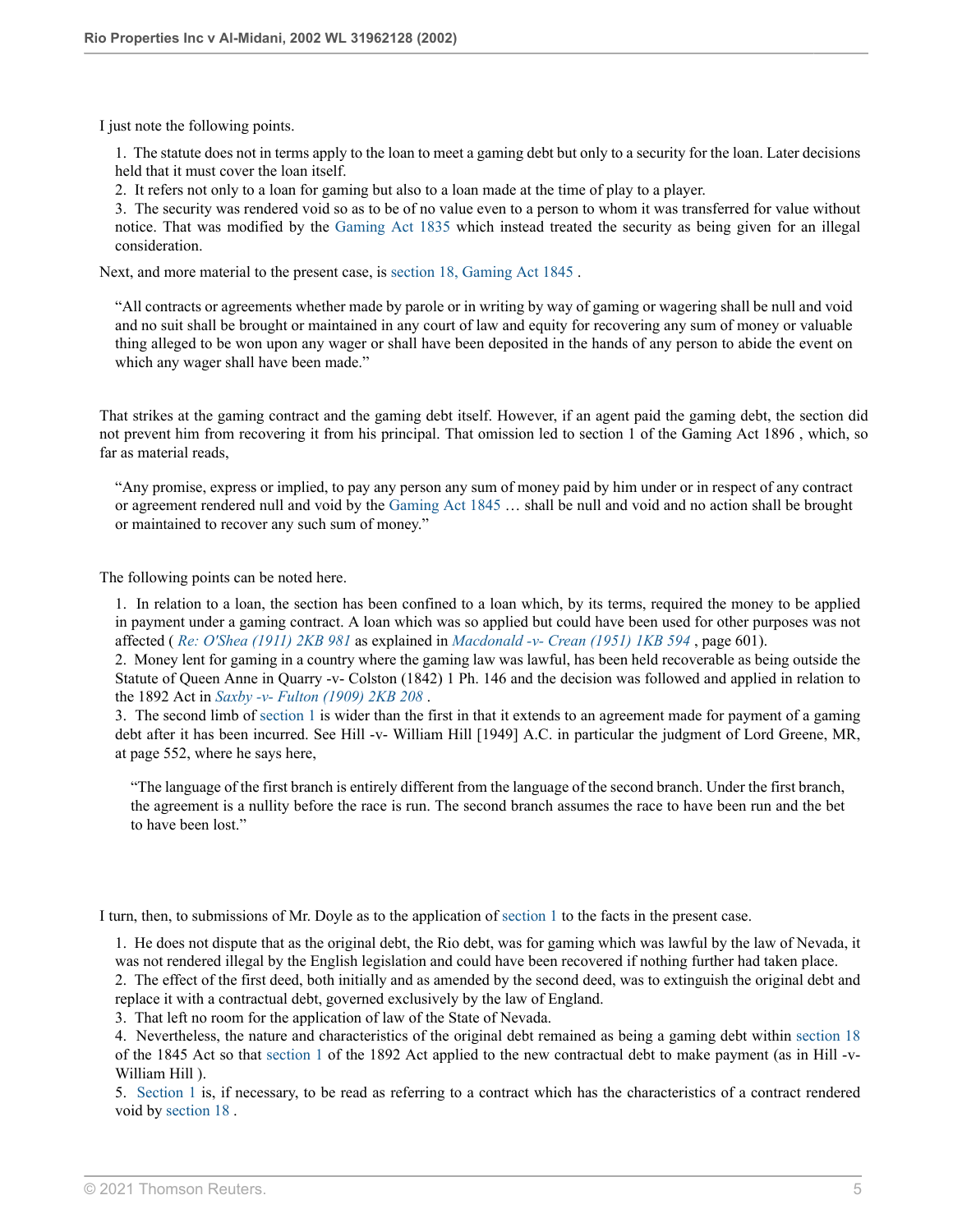I hope that rather brief summary does justice to the submissions which were helpfully advanced by Mr. Doyle. In my judgment, the submissions fail at every stage and for these reasons.

1. The first deed in its original form and, equally, as amended by the second deed, does not extinguish the original debt unless and until there has been payment in full of the stipulated instalments. The substance and purpose of the deeds is to provide an agreed method of satisfaction of the original debt but only upon the "next following terms and conditions." So long as there is compliance with those terms and conditions the original debt is, no doubt, suspended. If there is default then by clause 9, the debt becomes immediately due and payable "as if this deed had never been executed." The debt cannot therefore have been extinguished. To hold otherwise would be to fly in the face of the wording of the deed. 2. As the gaming and the original debt were lawful by the law of Nevada, the debt is recoverable under the principle

in Saxby -v- Fulton .

3. Even if the law of Nevada was not applicable, the terms of the loan were "without restriction to its use" it cannot be said to have been a loan in respect of a subsequent gaming contract. It is fair to add that this point may seem somewhat artificial in relation to the circumstances in which the loan was made. Nevertheless, the authorities do appear to allow recovery where there is no term requiring money to be applied for gaming or for payment of a gaming debt.

4. I do not see any basis for reading [section 1](http://uk.practicallaw.thomsonreuters.com/Document/I25F655D0E44811DA8D70A0E70A78ED65/View/FullText.html?originationContext=document&transitionType=DocumentItem&vr=3.0&rs=PLUK1.0&contextData=(sc.DocLink)) in any way different from its wording and natural meaning. It refers only to a contract rendered null and void by [section 18](http://uk.practicallaw.thomsonreuters.com/Document/IFD9F2FD1E44711DA8D70A0E70A78ED65/View/FullText.html?originationContext=document&transitionType=DocumentItem&vr=3.0&rs=PLUK1.0&contextData=(sc.DocLink)) . The loan and gaming contract in Nevada were not rendered void by [section 18](http://uk.practicallaw.thomsonreuters.com/Document/IFD9F2FD1E44711DA8D70A0E70A78ED65/View/FullText.html?originationContext=document&transitionType=DocumentItem&vr=3.0&rs=PLUK1.0&contextData=(sc.DocLink)) , they were valid according to the local law of the contract and [section 18](http://uk.practicallaw.thomsonreuters.com/Document/IFD9F2FD1E44711DA8D70A0E70A78ED65/View/FullText.html?originationContext=document&transitionType=DocumentItem&vr=3.0&rs=PLUK1.0&contextData=(sc.DocLink)) , accordingly, has no application.

5. I should finally add that the application of English law to the two deeds does not exclude the recognition given by English law to the local law of the contract as governing the original debt.

For these reasons I am satisfied that the challenge to the debt cannot be sustained and there is no other ground before me for refusing a bankruptcy order. However, I will hear counsel at the end of the next judgment as to the course now to be taken.

JUDGE MADDOCKS: This judgment sets out more fully the reasons for my decision given at a hearing by telephone conference on Friday 26th July when I refused the debtor's application for a validation order for legal expenses under [section](http://uk.practicallaw.thomsonreuters.com/Document/ID769F810E44A11DA8D70A0E70A78ED65/View/FullText.html?originationContext=document&transitionType=DocumentItem&vr=3.0&rs=PLUK1.0&contextData=(sc.DocLink)) [284 Insolvency Act 1986](http://uk.practicallaw.thomsonreuters.com/Document/ID769F810E44A11DA8D70A0E70A78ED65/View/FullText.html?originationContext=document&transitionType=DocumentItem&vr=3.0&rs=PLUK1.0&contextData=(sc.DocLink)) .

The background to the petition is set out in the judgment upon the petition which I have just delivered. The salient facts for the present purposes are these.

The petition was issued on 27th December 2001 and served on the debtor on 10th January 2002. The petition was based on a debt of \$1.8, just over £1,265,000 for which a statutory demand had been served on the 5th December 2001. One of the grounds of opposition, although it was not pursued at the trial, was that the petitioning creditor had unreasonably refused offers to compound the debt.

In relation to his legal costs, I was told that £35,000 had been paid by the debtor to his solicitors from the date of the petition to 26th July 2002. Further costs of £15,389.18 and disbursements of £112.90 for disbursements were outstanding. The firm's estimated total costs of the trial came to £68,000.

On 11th July 2002 the debtor made an application to vacate the trial date on grounds of ill-health. That came before me on Thursday 18th July and was refused. Directions were given for a revised timetable as to outstanding steps before the trial.

On Tuesday 23rd July, Mr. Al-Midani's solicitors, Steinart, Levy & Co. applied to District Judge Jones for permission to be removed from the record on evidence that they had not been able to obtain proper or clear instructions from their client, in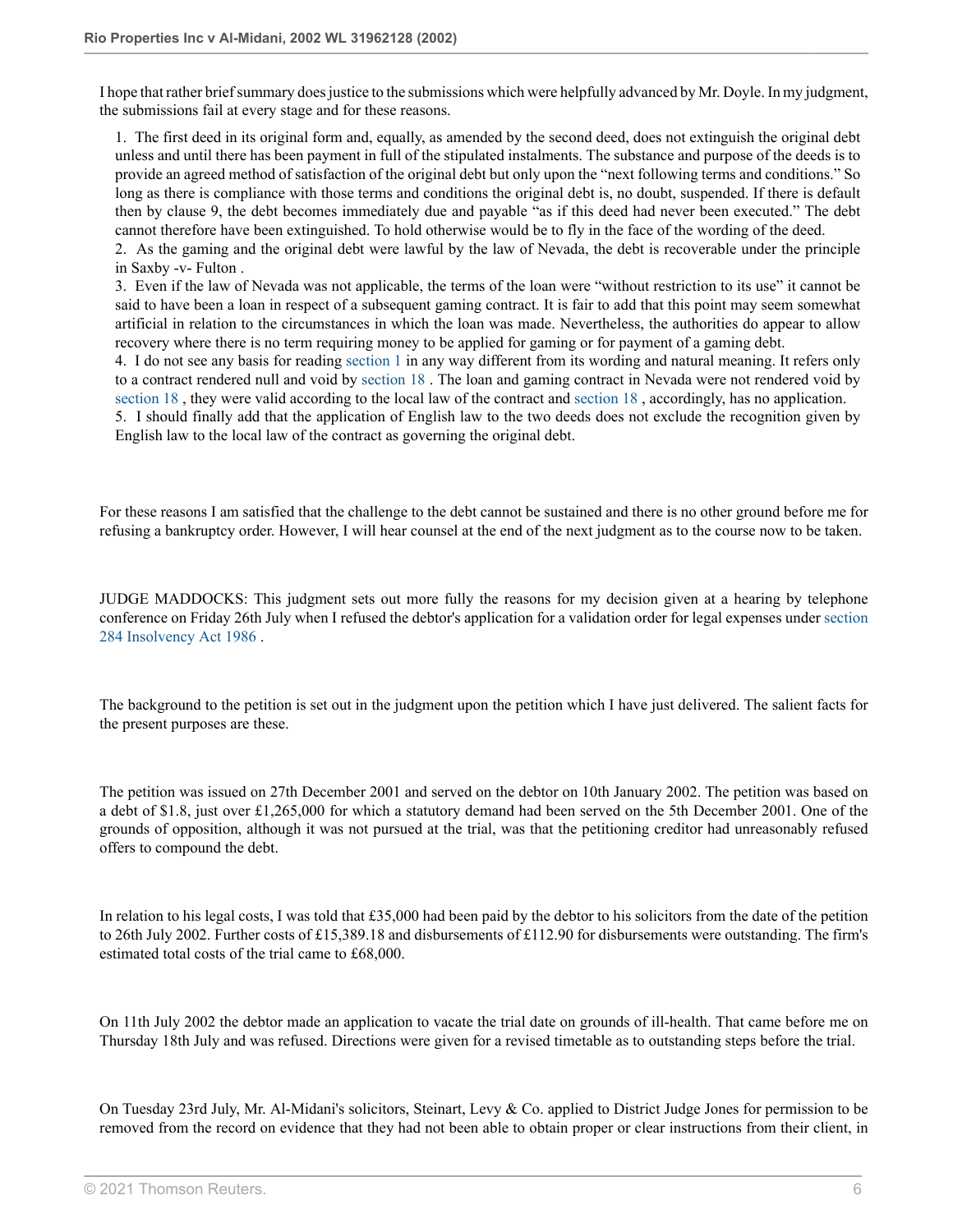particular, as to his assets and liabilities and they had not been placed in funds. That event and evidence of dissipation of assets led to an application by the petitioning creditor for the appointment of an interim receiver and manager. I heard the application and made the appointment late on the same day, giving leave to the debtor to vary or discharge the terms of the order.

On Thursday afternoon the debtor's solicitors applied to come back for the limited purpose only of making an application to vary the order and to have a validation order for legal costs. The evidence at this stage was that Mr. Al-Midani had made contact with his solicitors again and disclosed funds of \$109,000 in his account at the Arab Bank, Switzerland, which he said had been intended to meet his legal costs. The application was that the receiver be authorised to release the funds to the solicitors for the purpose of meeting the legal costs and that an order be made validating the transaction. I allowed the transfer to be made to the limited extent that the funds were to be held to the order of the receiver so that they might be viewed as available to the solicitors if the petition were to be dismissed and the receiver discharged but I did not see grounds for a validation order and accordingly, refused to authorise the transfer to be made to meet the legal costs.

On the following afternoon, Mr. Doyle, counsel for Mr. Al-Midani returned to renew the application, or perhaps to invite me to review it under [section 375](http://uk.practicallaw.thomsonreuters.com/Document/ID7B95090E44A11DA8D70A0E70A78ED65/View/FullText.html?originationContext=document&transitionType=DocumentItem&vr=3.0&rs=PLUK1.0&contextData=(sc.DocLink)) , on the basis of further authority. Having regard to the limited time which had been available for the previous application, I was prepared to entertain this renewed application and counsel, Mr. Joffé QC for the petitioning creditor was able to attend again on this further telephone hearing. The basis for Mr. Doyle's case was that under the previous bankruptcy regime, the court had as a matter of practice, allowed payments to be made by the debtor to meet his legal costs of opposing a petition. The basis of that practice was the decision of Cave J. in the case of Re: Sinclair 1885 15 QBD at 616 and the judgment is short and helpful. It reads,

"There appears to be no precedent for this application. On the 23rd March, an application on behalf of the bankrupt to set aside a receiving order was dismissed. Before making the application, the solicitor told his client that he should require a sum of £25 to be paid to him on account of the costs in the motion and the debtor paid him the money. No case has been referred to where the court has interfered to make a solicitor refund money paid to him for services rendered and if an order were to be made on such an application as this, it would be a great injustice. It is right that a man should have legal advice and assistance against a bankruptcy petition, but if a solicitor has to refund money paid to him for such a purpose, a man would be left defenceless because nobody would act for him. It seems to me impossible to hold that whenever a solicitor has received instructions to oppose proceedings in bankruptcy, does his work and is paid for his services, if the petition is ultimately successful, the money that has been paid to him by the bankrupt may be recovered from him by the trustee in bankruptcy. It might just as well be said that if a bankrupt goes into a baker's shop who knows that he has committed an act of bankruptcy, pays for a loaf of bread, the trustee can recover the money from the baker. In my opinion, this application must be dismissed with costs."

In Re: A Debtor (1937), Ch.D at page 92, Clauson J. was unwilling to extend the practice to the costs of an appeal but he did make this observation.

"It is not easy on the Act as it stands to appreciate the justification for the practice but the practice is well-settled and it has been accounted for by Lord Esher, MR. when presiding in the Court of Appeal in the case of Re: Pollitt 15 QBD, 616 as being due to the court's consideration to the dictates of humanity. The question I have to determine is whether this practice (which I do not for one moment suggest should be departed from) is to be extended so as to apply to the costs of supporting an appeal which, *ex-hypothesi* , is unsuccessful. I do not see my way to extend the practice."

The practice was referred to in Williams & Muir Hunter on Bankruptcy 19th Edition of 1979 to which Mr. Doyle referred me with the added comment

"The availability of legal aid in bankruptcy might be thought, at least in theory, to have reduced the necessity for this exception to the universality of the trustee's title."

The 1986 Act introduced a new regime and [section 284](http://uk.practicallaw.thomsonreuters.com/Document/ID769F810E44A11DA8D70A0E70A78ED65/View/FullText.html?originationContext=document&transitionType=DocumentItem&vr=3.0&rs=PLUK1.0&contextData=(sc.DocLink)) , which I will read,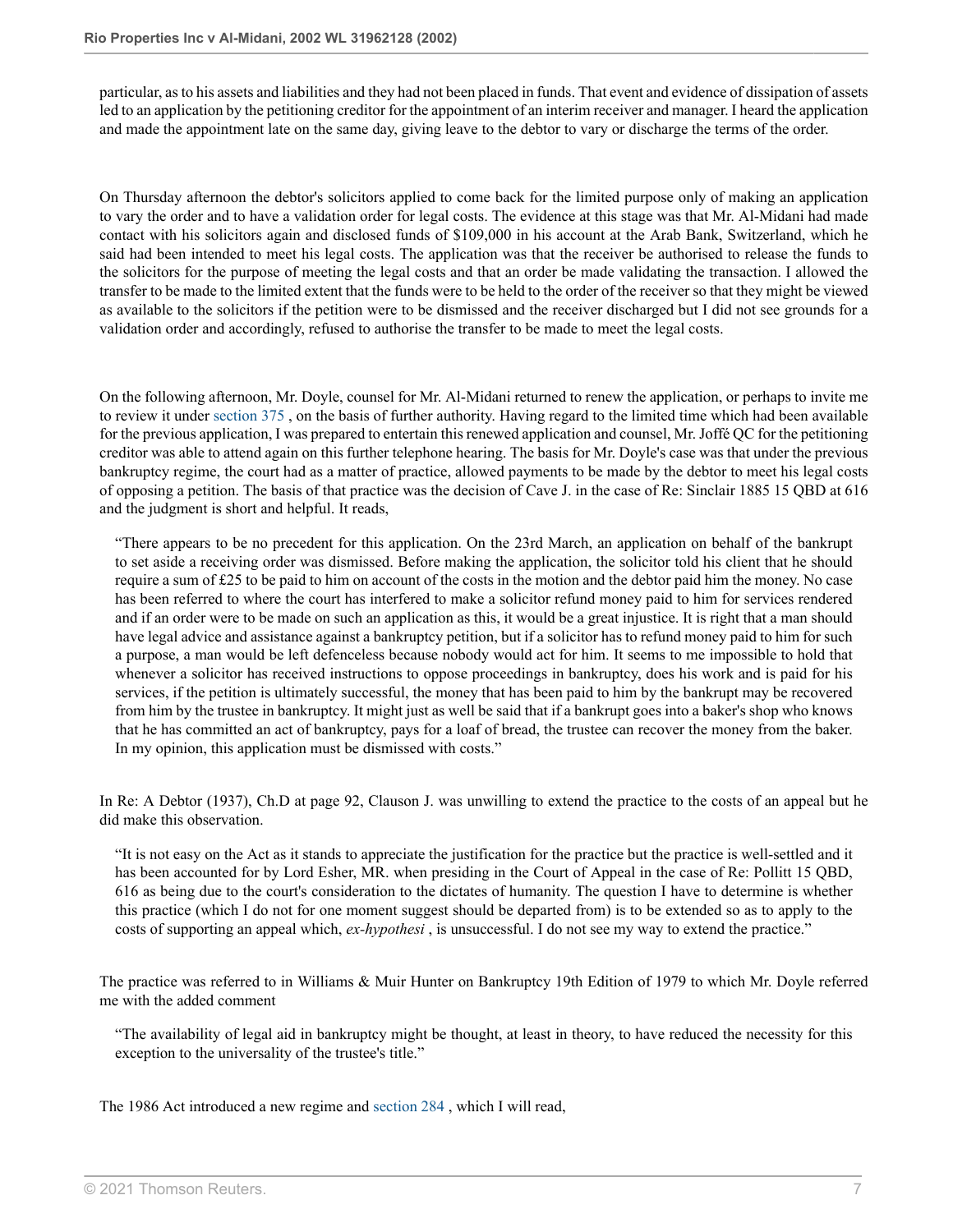"Where a person is adjudged bankrupt, any disposition of property made by that person in the period to which this section applies is void except to the extent that it is or was made with the consent of the court or is or was subsequently ratified by the court.

3. This section applies to the period beginning with the day of presentation of the petition for the bankruptcy order and ending with the vesting under chapter iv of this part, of the bankrupt's estate in a trustee."

That corresponds to the legislation in relation to a company winding-up petition, now contained in [section 127](http://uk.practicallaw.thomsonreuters.com/Document/ID6CD9101E44A11DA8D70A0E70A78ED65/View/FullText.html?originationContext=document&transitionType=DocumentItem&vr=3.0&rs=PLUK1.0&contextData=(sc.DocLink)) . I should perhaps just read that.

"In a winding-up by the court, any disposition of the company's property and any transfer of shares or alteration in the status of the company's members made after commencement of the winding-up is, unless the court otherwise orders, void."

It has, of course, been the common practice before and after the 1986 Act for applications to be made for validation orders. The basis of such orders has always been either that the company was solvent or that the order would be for the benefit of creditors by improving the company's financial position. The leading case latterly was *[Re: Gray's Inn Construction 1980 1](http://uk.practicallaw.thomsonreuters.com/Document/IB3BFA630E42711DA8FC2A0F0355337E9/View/FullText.html?originationContext=document&transitionType=DocumentItem&vr=3.0&rs=PLUK1.0&contextData=(sc.DocLink)) [W.L.R. 711](http://uk.practicallaw.thomsonreuters.com/Document/IB3BFA630E42711DA8FC2A0F0355337E9/View/FullText.html?originationContext=document&transitionType=DocumentItem&vr=3.0&rs=PLUK1.0&contextData=(sc.DocLink))* . I can just take part of the headnote,

"The court's discretion under section 227 should be exercised in the context of the liquidation provisions of the 1948 Act and the court should not in exercising that discretion, validate any transaction which would result in a pre-liquidation creditor being paid in full at the expense of other creditors who would only receive their dividends unless to do so would benefit the unsecured creditors as a whole."

And at page 717, Buckley LJ., said this,

"It is a basic concept of our law governing the liquidation of insolvent estates, whether in bankruptcy or under the Companies' Act that the free assets of the insolvent at the commencement of the liquidation, shall be distributed rateably under the insolvent's unsecured creditors as at that date. In bankruptcy this is achieved by the relation of the trustee's title to the bankrupt's assets back to the commencement of the bankruptcy. In a company's compulsory winding-up it is achieved by section 227."

Now, of course, there are many authorities to the same effect. In *[Re: McGuinness Bros. UK. 1987 3 BCC, 571](http://uk.practicallaw.thomsonreuters.com/Document/I769082C0E43611DA8FC2A0F0355337E9/View/FullText.html?originationContext=document&transitionType=DocumentItem&vr=3.0&rs=PLUK1.0&contextData=(sc.DocLink))* at page 574, Harman J. said this,

"Unless I am satisfied there is no serious risk to the creditors because the company is likely to be solvent, or I am satisfied the company is likely to improve the position of creditors by trading at a profit during the period before the hearing of the winding-up petition, I rarely make such an order. If any such order were made in other circumstances it would be made subject to the safeguards of the sort that are well-known ..."

and he goes on to deal with the opening of the specific wages, account and so forth. Then, again, in *[Re: Fairway Graphics](http://uk.practicallaw.thomsonreuters.com/Document/I5FC8C110E43611DA8FC2A0F0355337E9/View/FullText.html?originationContext=document&transitionType=DocumentItem&vr=3.0&rs=PLUK1.0&contextData=(sc.DocLink)) [1991 BCLC 468](http://uk.practicallaw.thomsonreuters.com/Document/I5FC8C110E43611DA8FC2A0F0355337E9/View/FullText.html?originationContext=document&transitionType=DocumentItem&vr=3.0&rs=PLUK1.0&contextData=(sc.DocLink))* , Harman J. said this,

"It is, in my judgment, a clear and well-settled point of practice in the Companies' Court that validation orders as they are called, are only made in respect of companies where the court is satisfied by credible evidence as to one or other of two factual conclusions: Either the court must be satisfied … that the company is solvent and able to pay its debts as they fall due. Alternatively, the court must be satisfied that a particular transaction, usually a sale of a substantial asset, is beneficial to creditors or it produces an advantageous price or some such benefit or that a series of transactions, usually the carrying-on of the company's trade, are likely to be profitable and therefore will increase the company's assets so as to be beneficial to creditors. The court looks to see that the validation order is likely to benefit the creditors as a class."